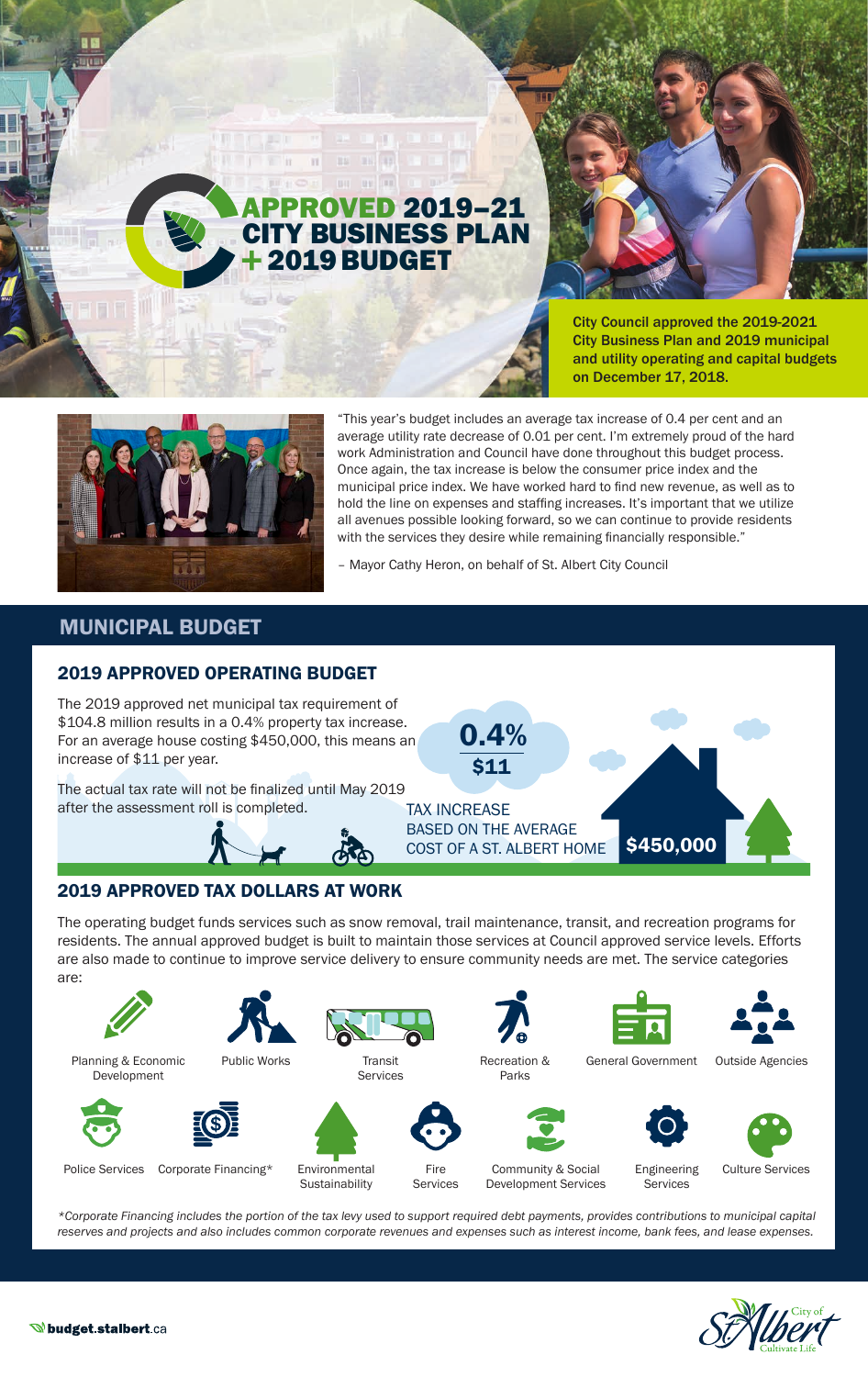#### MUNICIPAL BUDGET



The 0.4% approved property tax increase includes improved services and advanced priorities. Highlights include:



#### ADMINISTRATION – GOVERNANCE & CORPORATE MANAGEMENT

- Lifecycle funding requirements
- Support to manage non-workplace claims adjudication

#### CULTURE SERVICES

• Support to maintain Amplify Youth Festival and International Children's Festival of the Arts



# FIRE SERVICES

• Model to mitigate overtime

• Enhanced transit services



#### POLICE SERVICES

• Maintaining public safety capacity

### 2019 APPROVED MUNICIPAL CAPITAL BUDGET

The Capital Budget provides for investments in infrastructure and capital assets such as constructing, buying or maintaining assets including roads, sidewalks, buildings, vehicles, equipment and land. This portion of the budget is important for critical maintenance of existing infrastructure and the future growth of our city.

For 2019, the municipal capital plan investment by asset category is illustrated below:



#### **W**budget.stalbert.ca